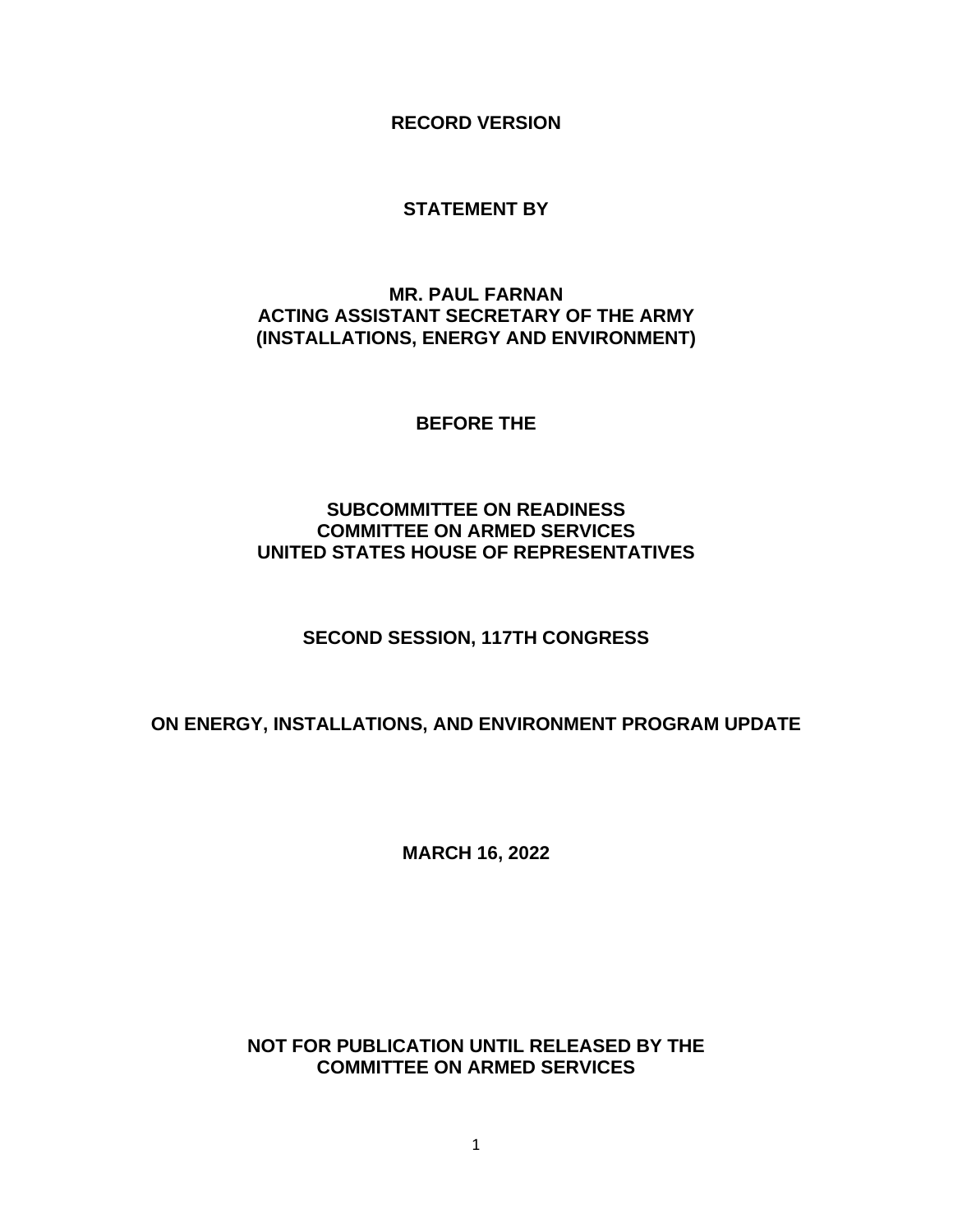Chairman Garamendi, Ranking Member Waltz, and Members of the Subcommittee, thank you for the opportunity to testify on how the Army is preparing for the challenges ahead by working to increase overall Army readiness through the Installation, Energy, and Environment portfolios and answer any questions you may have. Thank you for your continued support and commitment to our Soldiers, Civilians, and Families. Your guidance and leadership continue to be instrumental in our shared pledge to successfully defend our Nation and its interests, and I look forward to working with the Committee to achieve mutual goals of ensuring readiness at military installations, while continuing to modernize and be resilient in the face of climate change.

#### **Introduction**

Modernized installations enable a modernized force. Any operational deployment begins from an installation where our Soldiers work, train, drill, and live. In addition to providing our Soldiers and Families with basic necessities, our installations are the initial critical part of the deployment chain. Given current threats, we must plan for any future deployments to be conducted from a contested homeland. Only a modern, resilient installation will give the Army the capability to effectively project power under adverse conditions.

The Army foundational priorities of people, readiness, and modernization guide our strategies and investments. Secretary Wormuth recognizes and focuses on people being at the core of everything we do. The core of our installations mission is to support the people, the training, the education, the work, and the lives of our Soldiers and Families.

The Army must adapt installations, acquisition programs, and training to be able to operate in a changing environment. I look forward to sharing with you the transformative work being accomplished by the Army's installation management community in support of our people, readiness, and modernization, such as housing and barracks investments; ongoing environmental cleanups in support of healthy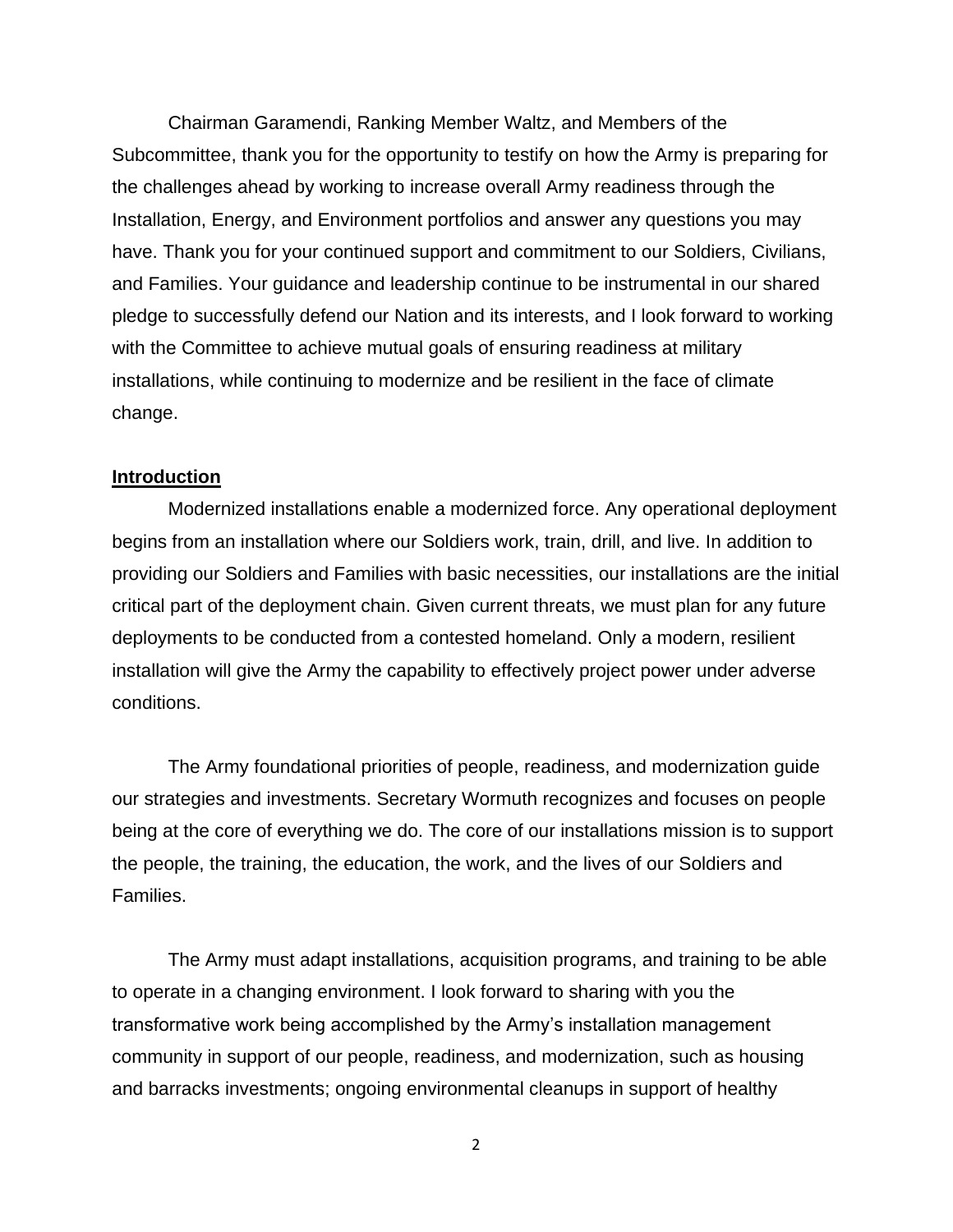Soldiers, communities, and environments; and our cross-cutting focus on climate, energy, and mission resilience in all that we do.

### **Army Climate Strategy**

The Army's mission is to fight and win the Nation's wars. Extreme weather events and severe environmental changes are already affecting Army installations and operations. Our Soldiers and Families are feeling the direct effects of climate change, including flash flooding at Fort Hood in 2016, wildfires at Fort Hunter Liggett in 2019, and a significant ice storm at Fort Hood in 2021. The Army is regularly called upon to conduct disaster response operations following climate change-induced events. In February 2022, the Army became the first service to release a Climate Strategy to enable our force to effectively operate in a changing environment, strengthen the resiliency of our installations, and increase the capabilities of our force.

The Army Climate Strategy enables our forces to more effectively operate in a climate-altered world through three lines of effort—installations; acquisition and logistics; and training. Fighting and winning our Nation's wars begins at our installations and we must be able to effectively project our power from a contested homeland and under any adverse conditions. This strategy increases our capabilities and the resilience of our installations even after an adverse event. For example, renewable energy generation on a base, paired with battery storage and a microgrid, will better enable the Army to self-sustain its critical missions on our installations and will make us less dependent on a vulnerable local electric grid. On the operational side, greater fuel efficiency of our tactical vehicles will increase our capabilities by extending the range of our combat forces, while simultaneously reducing the vulnerability and burden of supply lines that often must move through contested areas. Hybridizing our combat vehicles will allow for silent overwatch by reducing the acoustic and thermal signature of our platforms, thereby greatly increasing the safety of our Soldiers. The Army Climate Strategy not only enhances the capability of our fighting force and resilience of our installations, but it also allows the Army to do its part in reducing the devastating effects climate change will have on our Nation by reducing greenhouse gas emissions.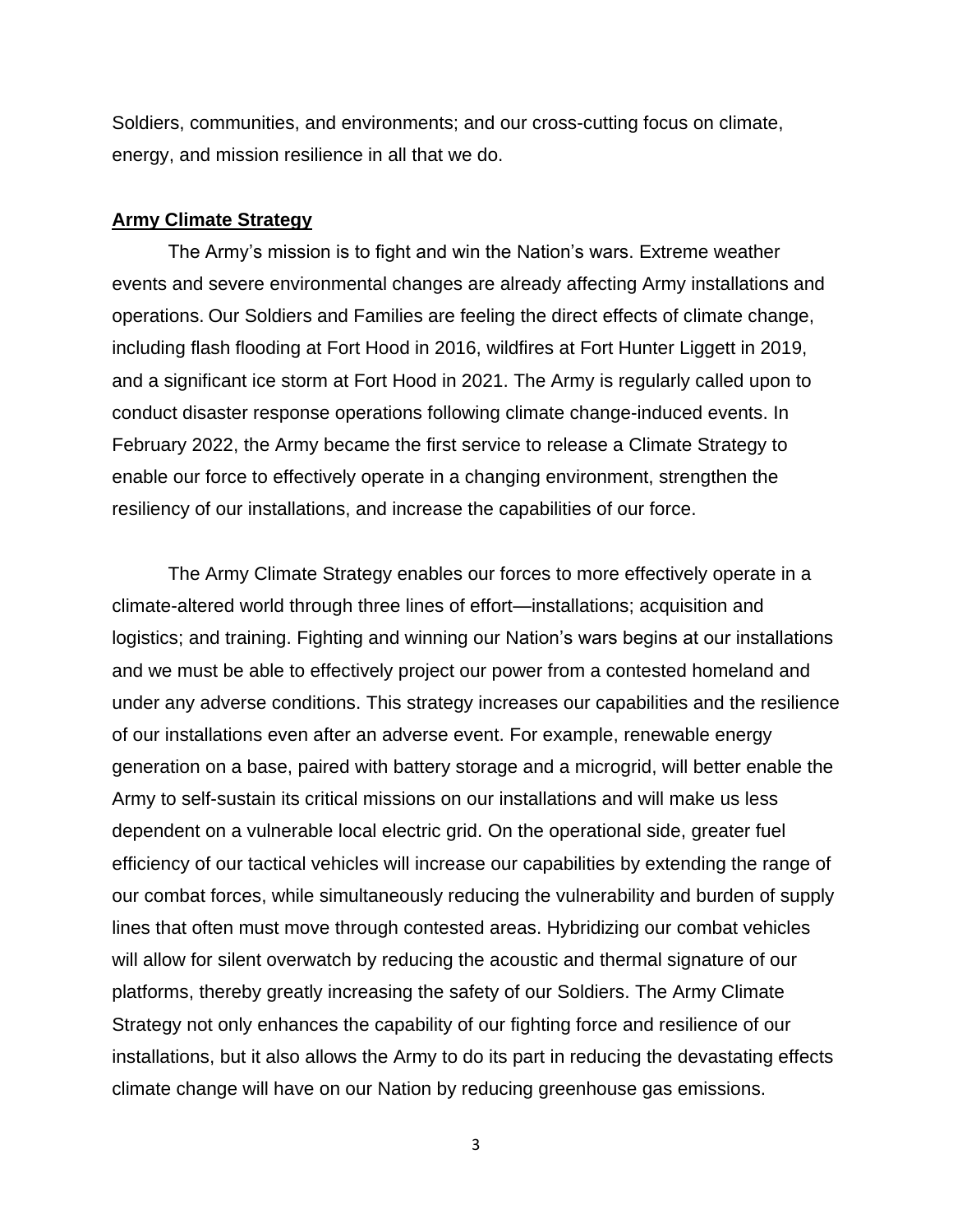### **Partnership Financing**

The Office of Energy Initiatives (OEI) is the Army's central office for the development and implementation of large-scale power generation projects focused on energy resilience at installations. The office collaborates with industry and private investors to identify mutual needs and leverage those opportunities to meet the Army's efforts for on-site resilient energy, focused on creating microgrids. These microgrids are "islands" of energy availability on installations to ensure mission readiness in the event of a grid outage. OEI's work is a critical part of the Army's intent to accelerate the transition to carbon pollution-free energy sources while simultaneously increasing our installation resilience. To date, 11 projects developed by OEI are online, providing a combined 325 megawatts of energy production capacity, secured through \$627 million of private sector investment, with anticipated life-cycle operations and maintenance values of \$603 million. In addition, OEI has led two more out-grant-based resilience projects which are in the final stages of negotiation, which we hope to announce soon, once finalized.

The Army also utilizes the Department of Defense's (DoD) Energy Resilience and Conservation Investment Program (ERCIP) to reduce reliance on the grid and construct on-site power generation and associated infrastructure. OEI is actively evaluating the potential for combining ERCIP projects with existing power generation assets originally constructed through real estate out-grants or other authorities. In fiscal year (FY) 2021, we began updating our policies for Energy Savings Performance Contracts (ESPCs) and Utility Energy Service Contracts (UESCs). The goal of these policy updates is to ensure Army installations use performance contracts as part of an overall strategic approach to sustain, restore, and modernize installations and to mitigate and adapt to climate change. After a thorough review of the ESPC/UESC process, the Army is again accelerating the processing of contracts and the evaluation of new projects. The Army is aggressively working to award approximately one dozen ESPCs and UESCs this year.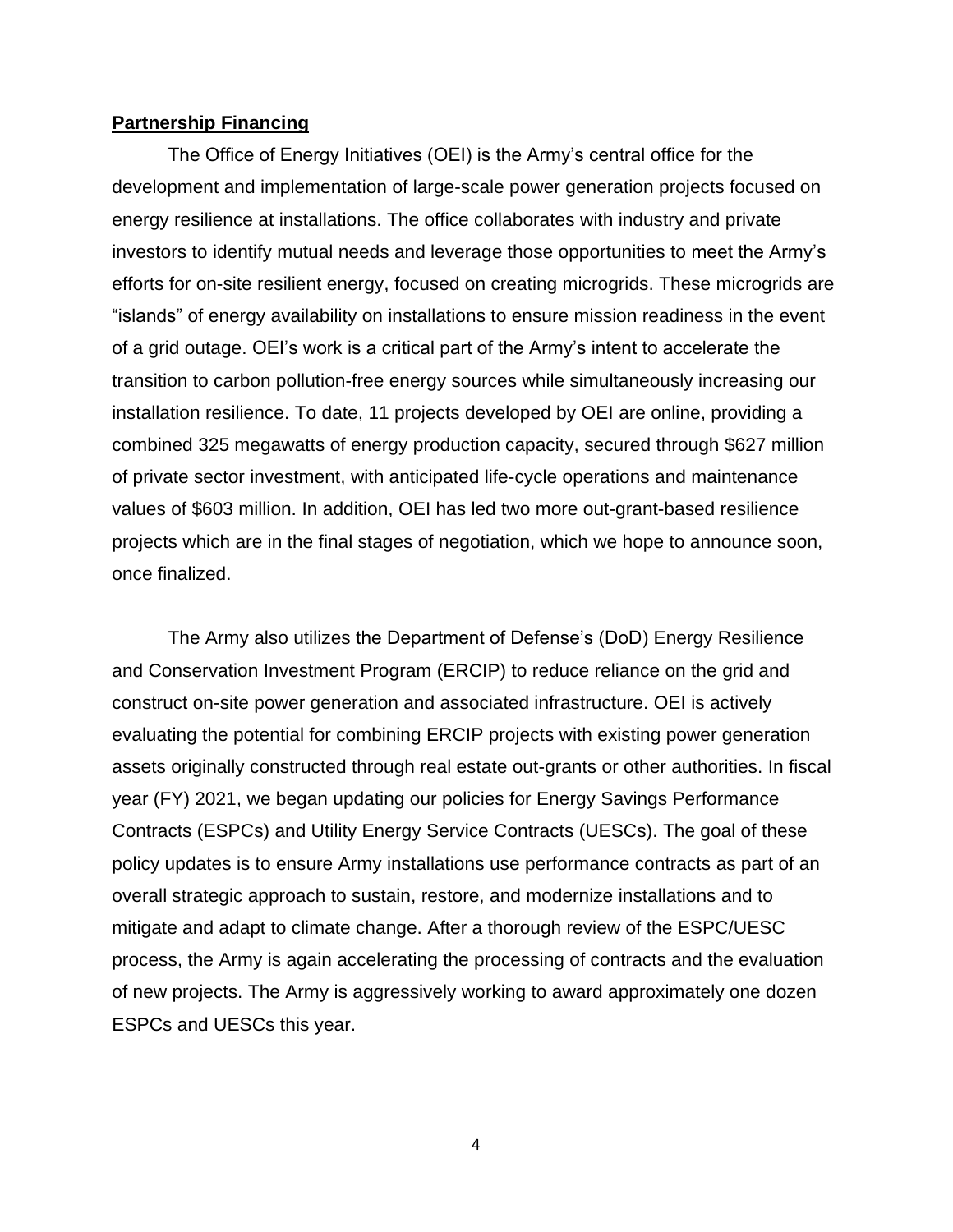### **Army Infrastructure Investments**

While our sustainment funding remains less than 90% of the Facilities Sustainment Model for FY 2022, we are increasing Restoration and Modernization funding to pursue targeted repairs of critical facilities. We are successfully implementing the Office of the Secretary of Defense Sustainment Management System (SMS). In FY 2022, we are using a state-of-the-art analytical tool called SMS BUILDER for condition assessments in all buildings greater than 1,000 square feet to provide a more technical assessment of facility condition and facilitate a more targeted approach to our sustainment funding.

### **Investments Reflect Army Priorities—People, Readiness and Modernization**

The Army's greatest strength, most valuable asset, and most important weapon system is our people. The efforts we take to sustain and invest in our installations support our people by strengthening their quality of life and improving their access to housing, healthcare, and childcare. With timely, adequate, predictable, and sustained funding, we will ensure that our people remain a priority, which will help us continue to recruit, train, and retain an Army of high-quality Soldiers, prepared to win our Nation's wars.

### **Army Housing**

Our Soldiers and Families deserve high-quality, safe housing. We remain focused on improving our privatized housing portfolio and addressing the remaining elements of the Military Housing Privatization Initiative (MHPI) reforms set out in the FY 2020, FY 2021, and FY 2022 National Defense Authorization Acts (NDAA).

The Army has made significant progress implementing reforms to enhance our oversight of privatized housing and hold MHPI companies accountable for delivering quality housing that provides a positive living experience for tenants. For example, the Army conducts housing quality assurance inspections at each change of occupancy and for all life, health, and safety maintenance work orders. We also have started implementing the third-party housing inspections required by section 3051 of the FY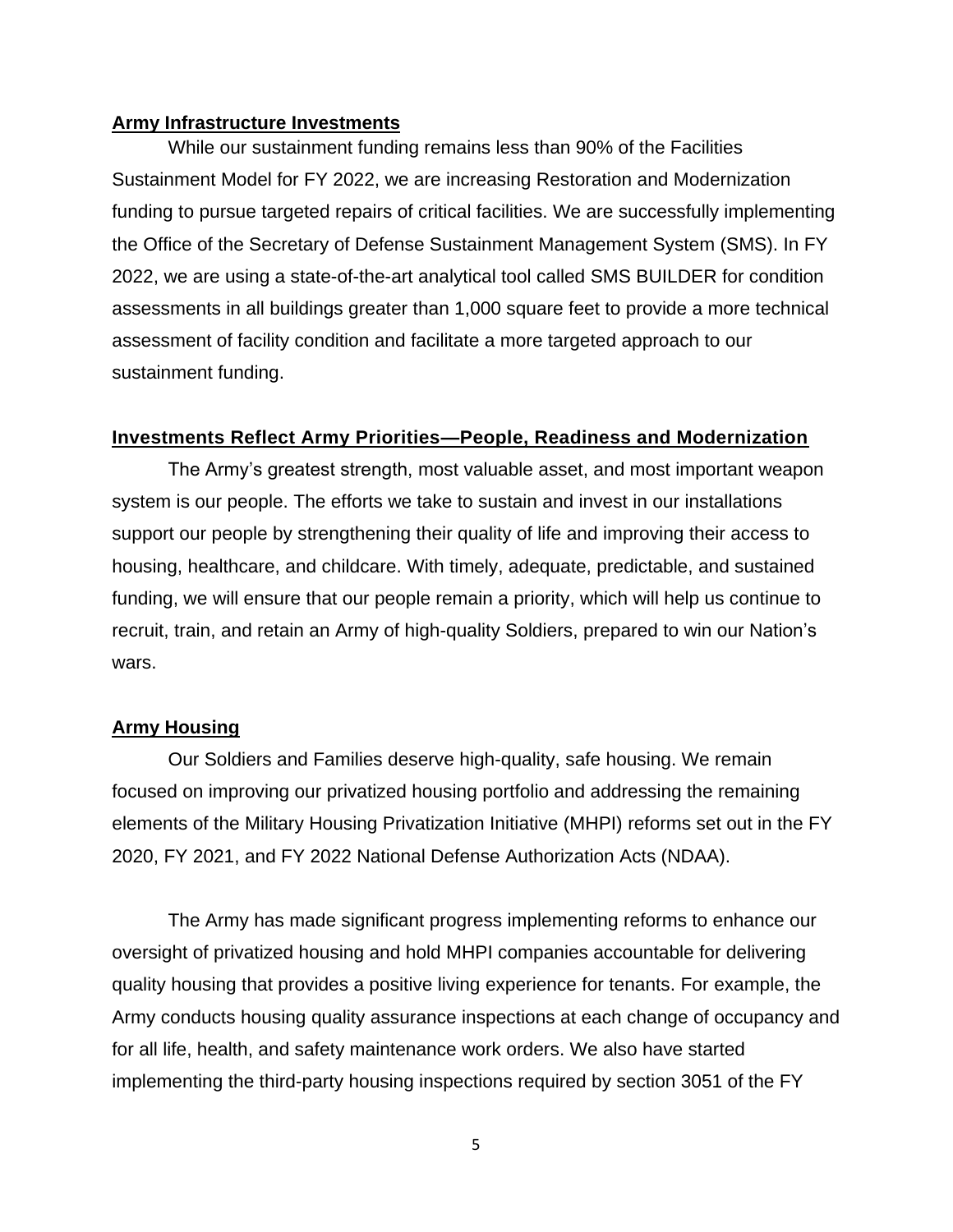2020 NDAA, as amended. Inspections commenced at Fort Meade in December 2021, representing the second installation in our pilot program to implement the NDAA requirement to inspect all privatized housing and all government-owned family housing using a uniform DoD housing standard. Our first pilot inspection was conducted at Fort Belvoir and concluded in July of 2021, with the overall privatized housing inventory rated in "good" to "excellent" condition. We have made a summary report about the Fort Belvoir inspection findings available to the committee staff and we will provide additional details at the committee's request.

In addition, the Army has fully implemented the MHPI Tenant Bill of Rights at all of our installations with privatized housing, thereby providing military members and their families negotiating power with the private companies that own and manage MHPI housing. In addition, we continue to host weekly housing meetings with key stakeholders and privatized housing companies to review the physical and financial condition of our MHPI housing, as well as the status of any families displaced due to maintenance and repair actions. We have hired independent third-party experts to perform comprehensive financial and development reviews, and have completed 14 audits of MHPI project business practices with another seven in progress. The Army also has established an enforceable incentive fee metric to reward improved work order response times, achieve better quality work, and increase resident satisfaction, consistent with DoD policy guidance issued in October 2019.

The Army's privatized housing providers have obtained up to an additional \$1.5 billion in private sector sourced financing and are reinvesting another \$1.6 billion of retained earnings to make or accelerate needed housing improvements across the Army portfolio. Furthermore, the Army has invested \$905 million over the past three years (FY 2019-2021) in Army-owned housing improvements and construction, mostly overseas, and we have hired more than 114 additional housing personnel to enhance oversight of Army's portfolio including MHPI housing projects, serve as designated resident advocates, and/or provide housing referral services including support to military families who need accessible housing.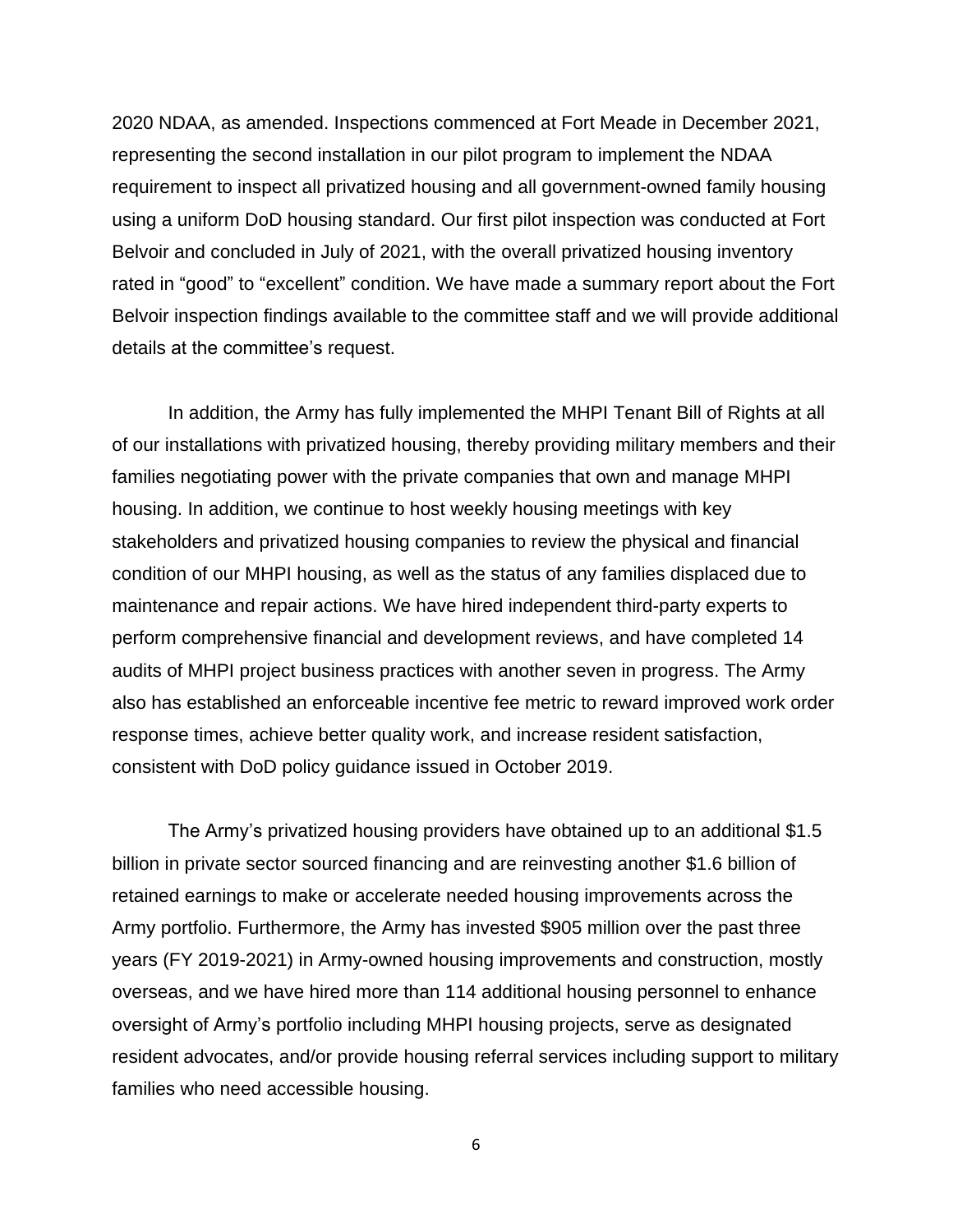Our unaccompanied housing (UH) challenges are being addressed through Facilities Sustainment, Restoration, and Modernization efforts, as well as Military Construction. This has resulted in \$2.4 billion invested in barracks for construction and restoration and modernization over the last three years (FY 2019-2021) with billions more programed in the future to ensure we maintain our current momentum. The Army is focused on modernizing barracks standards that incorporate user feedback, provide privacy and security, and incorporate the latest technology. For example, we have implemented the Army Maintenance Application, which allows Soldiers to quickly submit a maintenance claim without having to wait for their chain of command to input a work order. Finally, the Army recently began evaluating opportunities to address UH requirements within a more holistic Army Barracks Strategy. The Army's goal is to find multiple solutions to apply across our installations to ensure every Soldier has the opportunity to live in a high quality, fully functional environment that is conducive to military readiness.

### **Child Care**

Another important component to taking care of people is providing the opportunity for quality child care where availability of off-post care is limited in many communities, reducing options for Soldiers who cannot access on-post care. The Army is implementing mitigation strategies to maintain and, in some cases, increase access to child care, which includes adding and expanding Child Development Centers over the next ten years. The Army also has a robust Army Fee Assistance program that buys down the cost of community child care for approximately 10,000 children per day when a family has limited access to installation child care or a family's duty station is not at an installation. The Army is also incentivizing spouses to increase the number of Family Child Care (i.e., home-based) providers.

### **Strengthen Readiness and Address Modernization Needs**

Modernized installations enable a modernized force. The Army is programming upgrades to maintenance facilities, motor pools, ranges, readiness centers, network infrastructure, administrative facilities, secure facilities, and utilities to facilitate a modern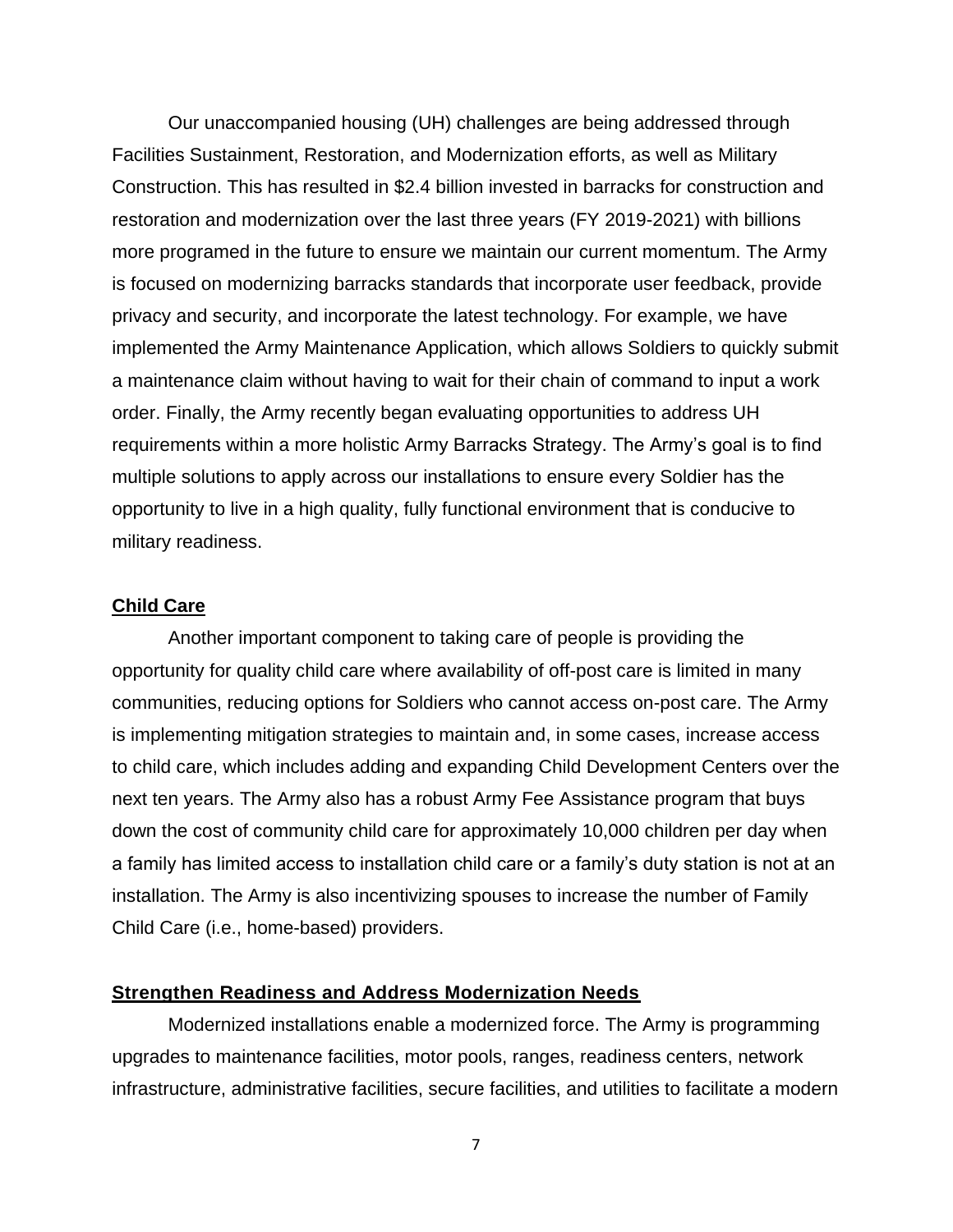and ready Army. Force projection requires assessment of roads and highways, bridges, ramps, marshaling yards, ammunition supply points, railways, and airfields. Real property master planning processes will become more technically sophisticated, using data-informed analysis and modeling to integrate new specifications of modern equipment and achieve better environmental analysis necessary to fulfill requirements of the National Environmental Policy Act as new weapon systems are fielded.

#### **Safety and Occupational Health**

Ensuring our Soldiers and Civilians are ready to support the Army mission requires extensive continual investments in proactive injury and illness prevention both on the installation and when deployed. In FY 2022, the Army is focusing efforts on the deployment of the Army Safety and Occupational Health Management System. This requirement will ensure each command is implementing and evaluating those safety and occupational health policies that proactively address command-specific risks. The Army is also fielding the Army Safety Management Information System 2.0, an updated information technology system to collect and analyze mishaps, to evaluate health and safety hazards through inspections, and a risk management system to evaluate and track hazards. Additionally, the Army is developing prevention through design and facilities systems safety policies to identify and reduce safety and occupational health risks in our facilities. The adoption of these modern practices are critical to Army readiness, to the health and safety of our Soldiers and Civilians, and to the long-term use and the disposal of our facilities. The Army will continue to invest in the readiness of its safety and occupational health workforce through training, education, and partnerships.

#### **Promote Environmental Stewardship**

The Army's Environmental Program encompasses a broad range of legal compliance and management efforts that support clean air and water, maintain natural, cultural, and Native American resources, and sustain Soldier training and readiness on the Army's 13.6 million acres of land. The program area includes requirements of the National Environmental Policy Act, Clean Water Act, Safe Drinking Water Act, Clean Air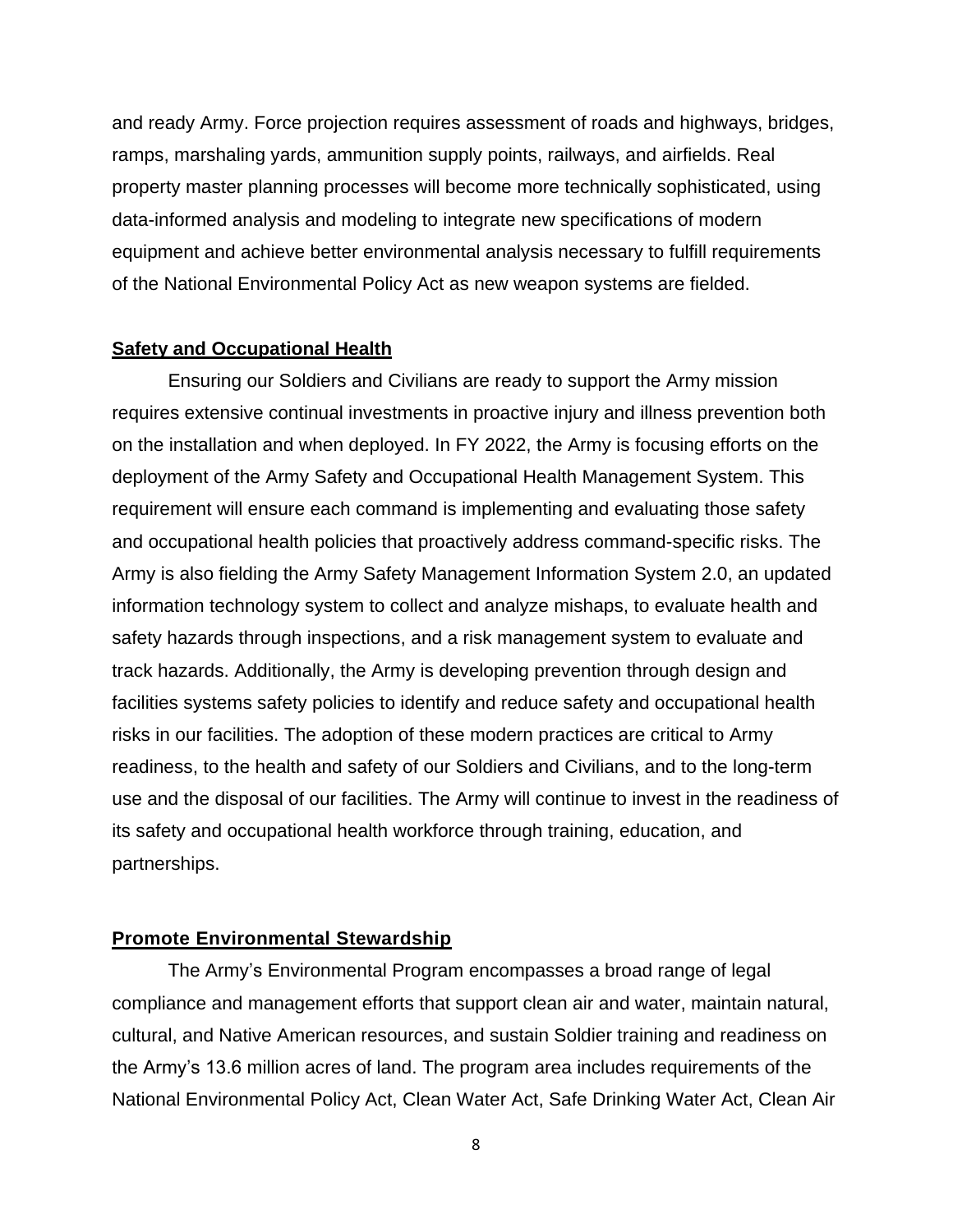Act, Comprehensive Environmental Response, Compensation and Liability Act, and Resource Conservation and Recovery Act, among others. The Army maintains 4,902 environmental permits. Army installations were inspected 787 times by environmental regulatory agencies in FY 2021 and were issued only 34 Enforcement Actions. The Army's environmental program also helps maintain access to testing and training lands and ensure stewardship of natural and cultural resources through compliance with natural, cultural, and Native American resource conservation laws including the Endangered Species Act, Sikes Act, National Historic Preservation Act (NHPA), and Native American Graves Protection and Repatriation Act (NAGPRA), among others. The Army manages the largest number of endangered species and historic properties in the DoD. The Army has 261 threatened and endangered plant and animal species on 146 installations and facilities, 1.3 million acres of wetlands, 84,437 archeological sites, 180 Native American sacred sites and traditional cultural properties, 21,000 Native American NAGPRA cultural items, 57,362 historic buildings subject to the NHPA, and 19 National Historic Landmarks. The Army maintains a leadership role among the military departments due to the magnitude of our resources and our success in achieving positive outcomes for the readiness mission and stewardship resources, to include successes in establishing Army Compatible Use Buffers for endangered species management and program comments to comply with historic housing management requirements under section 106 of the National Historic Preservation Act.

### **Remediate Contaminants**

To address per- and polyfluoroalkyl substances (PFAS), the Army has taken a three-pronged approach focused on cleaning up past releases, testing drinking water, and mitigating the use of aqueous film-forming foam (AFFF). As of December 31, 2021, the Army is conducting PFAS assessments at 337 installations in the United States and its territories. We continue to test our Army-owned drinking water systems regularly and take immediate action in instances where measured levels exceed the Environmental Protection Agency's lifetime Health Advisory levels. Finally, the Army only uses AFFF for fire emergencies. The Army is committed to prioritization of our worst sites, transparency about our cleanup progress, and expansion of our public outreach. The